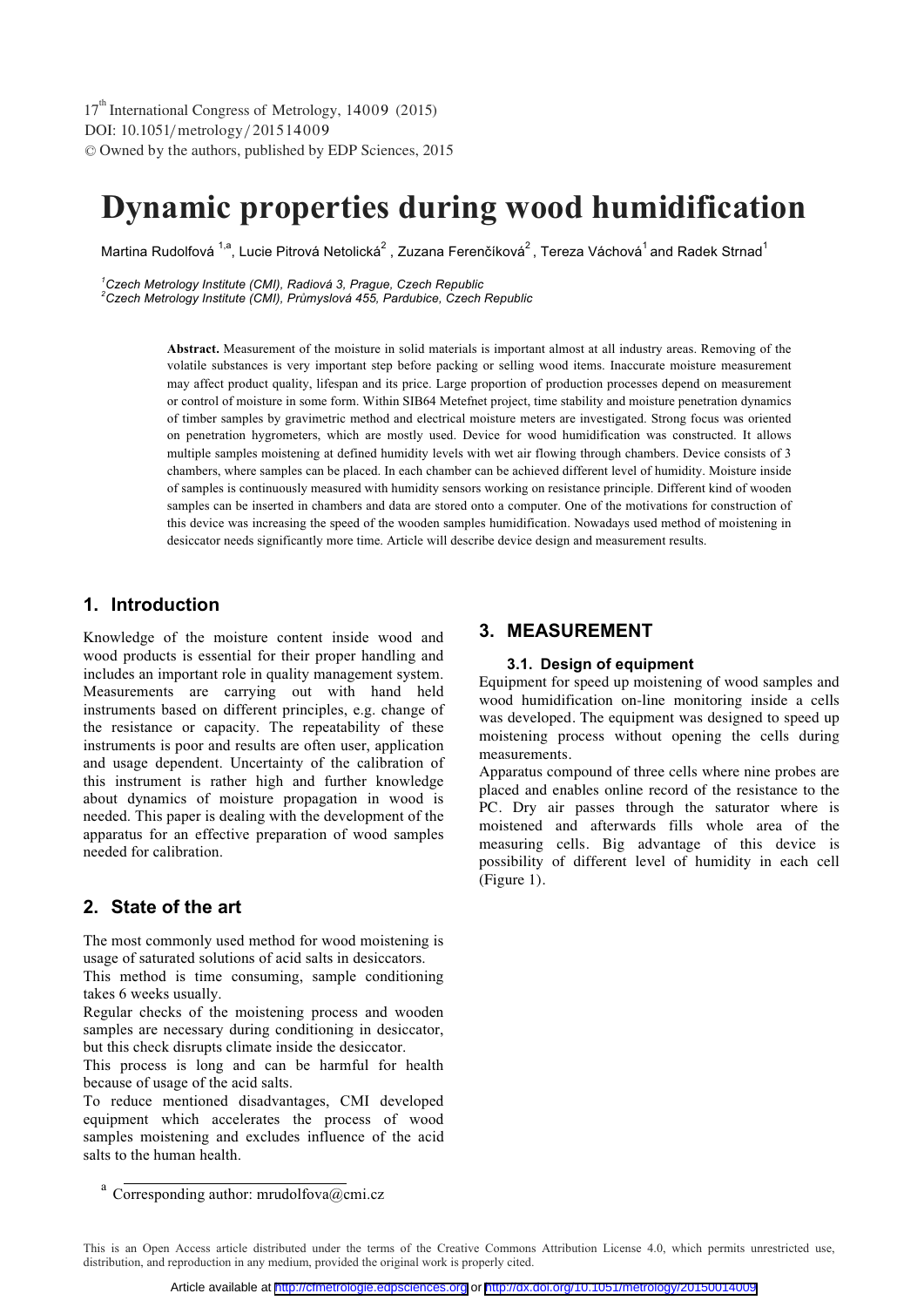

**Figure 1: The skid for moistening of the wood samples. Consists of two saturators, humidity and air flow is also measured.**

The design of the cells is shown in Figure 2. Three wood samples with resistivity probes installed into each sample are placed inside.



**Figure 2: Cell with samples wood and probes**

### **3.2. Measurement procedure**

The measurements were carried out with three types of wood samples (beech, maple and alder). The size of the samples was selected according to standard [1]. Size of the tested samples was  $(12x12x2.5)$  cm. In wood samples three probes were hammered to observe change of moisture during whole moistening process. Actual temperature and humidity inside cells can be also monitored with external probe during the whole moistening process. Wood samples were moistened and stabilized for 25 days. Figure 3 describes wetting duration for the beech wood. Similar trend was observed also for other two types of wood -maple and alder.



**Figure 3: Time evaulation of moistening beech wood sample in cells**

Each type of wood has its own maximum level of the humidity, which can be absorbed. When maximum level of the humidity is reached, level of the humidity inside the wood sample stays constant, no matter of the time which samples stay inside moistening cells.

Samples were taken out from the cells after finalisation of the moistening process. Humidity level inside the wood was measured with commonly used stick humidity probe suitable for the humidity measurement.

The following experiment was focused on the change of humidity in a cell and it influence on length of the wetting process.

Duration of the wetting process was investigated on the maple wood samples. Experiment no. 1 tries to identify necessary time to reach maximum level of the humidity inside a wood sample when relative humidity of air inside a cell was 90 %. Example no. 2 tries to identify this time when relative humidity of air was changed to the 80 %.

Longer period which is necessary for moistening process in experiment no. 2 can be observed from Figure 4. Reason for this is lower moisture in air used for the sample humidification.